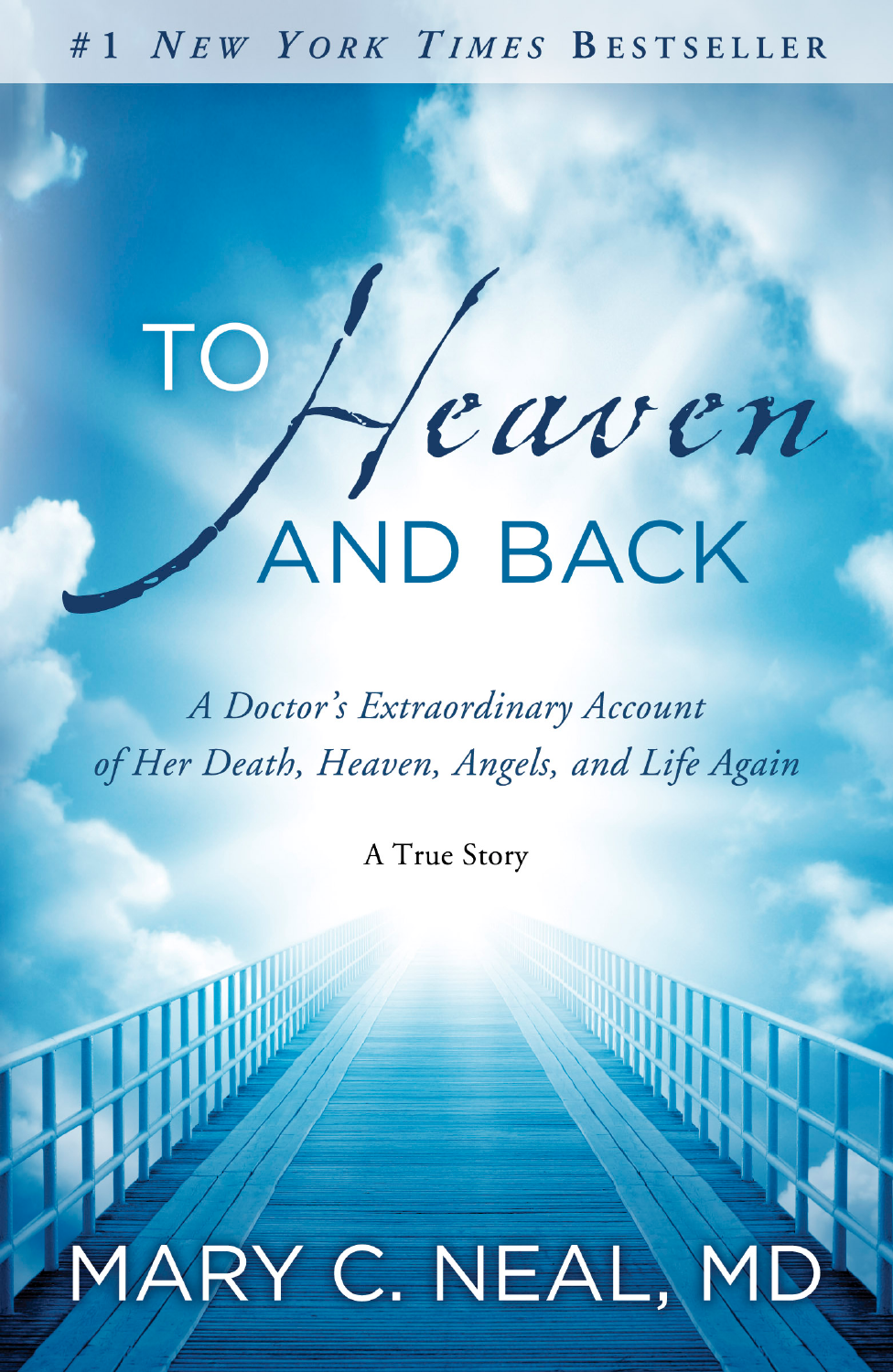## **Chapter 9** AN A D V ENTURE IN CHILF

*"Moreover, no man knows when his hour will come."*

*—***Ecclesiastes 9:12 (NIV)**

 $\infty$ 

In January 1999, Bill and I left our children in the capable hands of our nanny and flew from our wonderful Wyoming winter to the delightful Chilean summer. This was our first trip "alone" since Peter's birth and we were looking forward to a terrific adventure. We flew into Temuco, which is about seven hours south of Santiago and about one hour north of our destination of Pucón.

Pucón is a resort-destination town on the shores of the deep and beautiful Lake Villarica, thriving in the shadow of the 9,315-foot Villarica volcano. It is in the heart of Chile's IX Region, the Lake District. This region is populated by multiple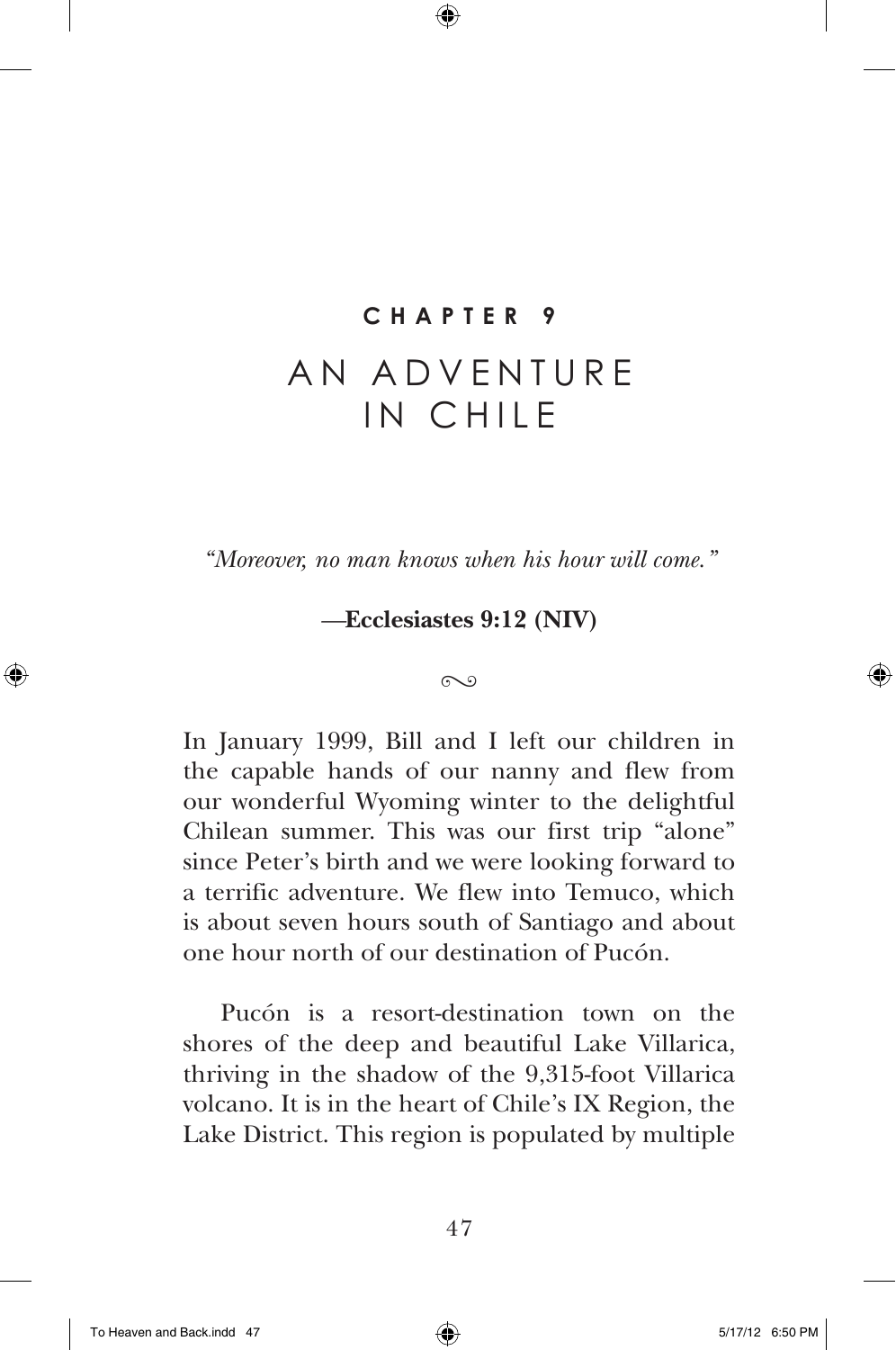glacier-topped volcanos, providing clear, cool water to the many rivers that form these beautiful lakes.

We stayed in a rental house with the Longs who, at that time, consisted of; Tom and Debbi, Kenneth, their twenty-year-old son, and his wife, Anne, Chad, their eighteen-year-old son, and Tren, their sixteen-year-old youngest son.

We spent a delightful week with Tom, kayaking on the rivers and playing in the whitewater of southern Chile. Bill and I were already proficient kayakers, but we continued to work on our Eskimo rolls, our boating skills in pushy and steep water, and we paddled a number of both scenic and challenging rapids. We also practiced our Spanish, absorbed the wonderful culture, and enjoyed the lake, the town, and the exquisite scenery. Evenings were spent chatting around a blazing fire after first walking into town for ice cream. The time was thoroughly relaxing and we were sad to realize that the end of our trip was quickly approaching.

We began to make plans for our final day of boating, which was to be on the Fuy River with Tom, Kenneth, Chad, Anne, several Americans with whom we had never boated, and a young Chilean man who was working for the Longs that summer.

The Fuy is a river in the Southern Chilean Los Ríos Region that drains from the northern end of Lake Pirihueico and winds along the northern foothills of the Choshuenco volcano before joining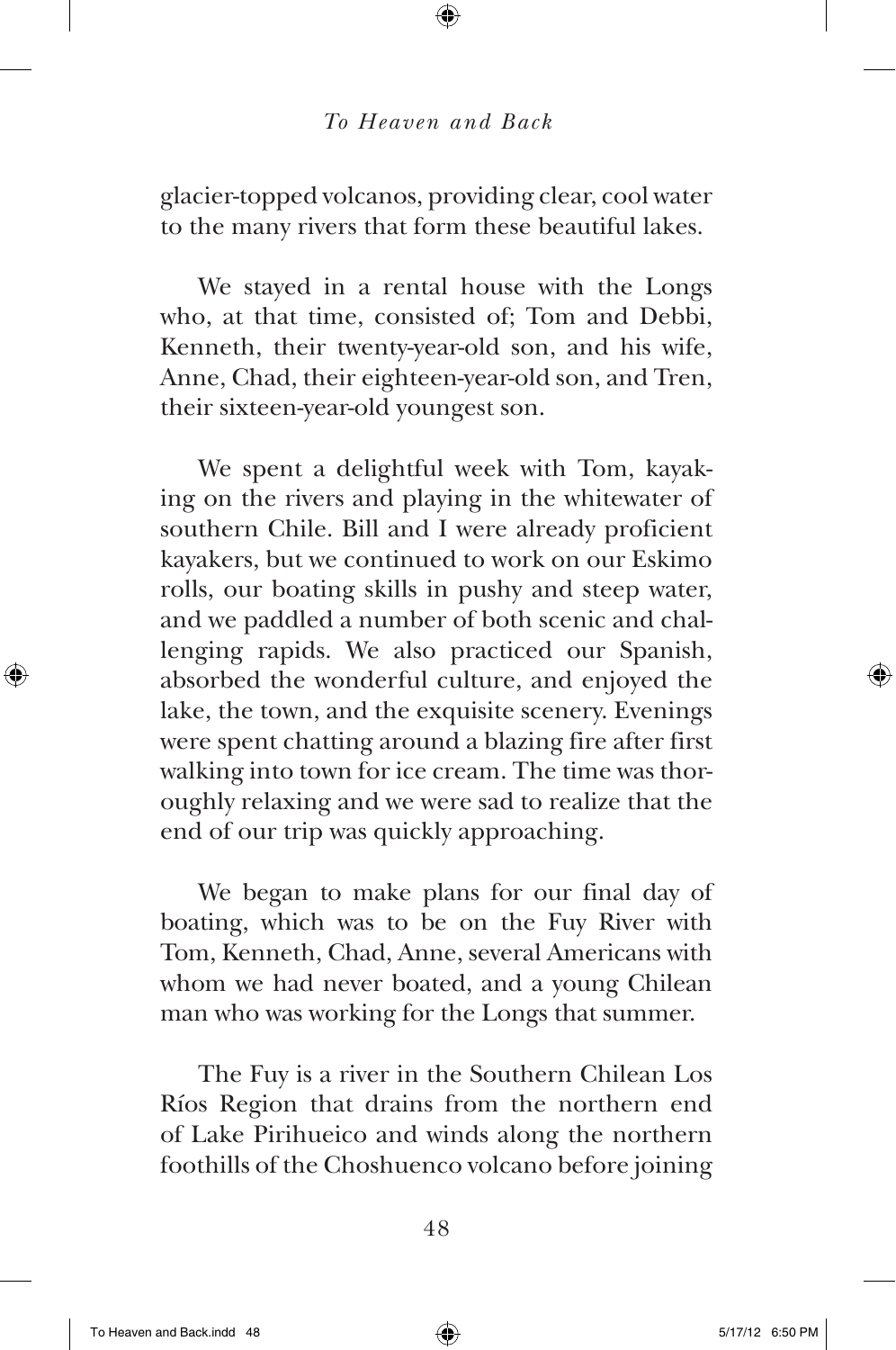the Neltume River to form the Llanquihue River, which then empties into the glacial Panguipulli Lake. Bill and I are experienced kayakers and have paddled many challenging rivers in the United States, so we were looking forward to our run down the upper section of the Fuy, which is known for its tropical beauty and array of challenging waterfalls – drops of ten to twenty feet, making them exciting but well within our paddling skills.

We first drove to the small village of Choshuenco (population 625) near the shores of Panguipulli, then further to the river put-in. This was a remote area of very sparse population, thick forest, and no development. Once on the river, there really wouldn't be the option to stop paddling or get off the river, so when Bill quite unexpectedly awoke that morning with significant back pain, he decided not to boat.

Although it was a typical sunny, warm Chilean day, I didn't have a good feeling about the trip. I am not a socially graceful person, so assumed it was just my underlying awkwardness and unease of being in a group of new people. Retrospectively, Anne also had a sense of great unease. She wasn't sure why she felt this way. At the time, she thought she was uncomfortable because she was not totally familiar with this river and we were putting on the river later than we had planned, or maybe because it was a group of people who had not previously boated together. Regardless of the reason, she felt a generalized sense of stress.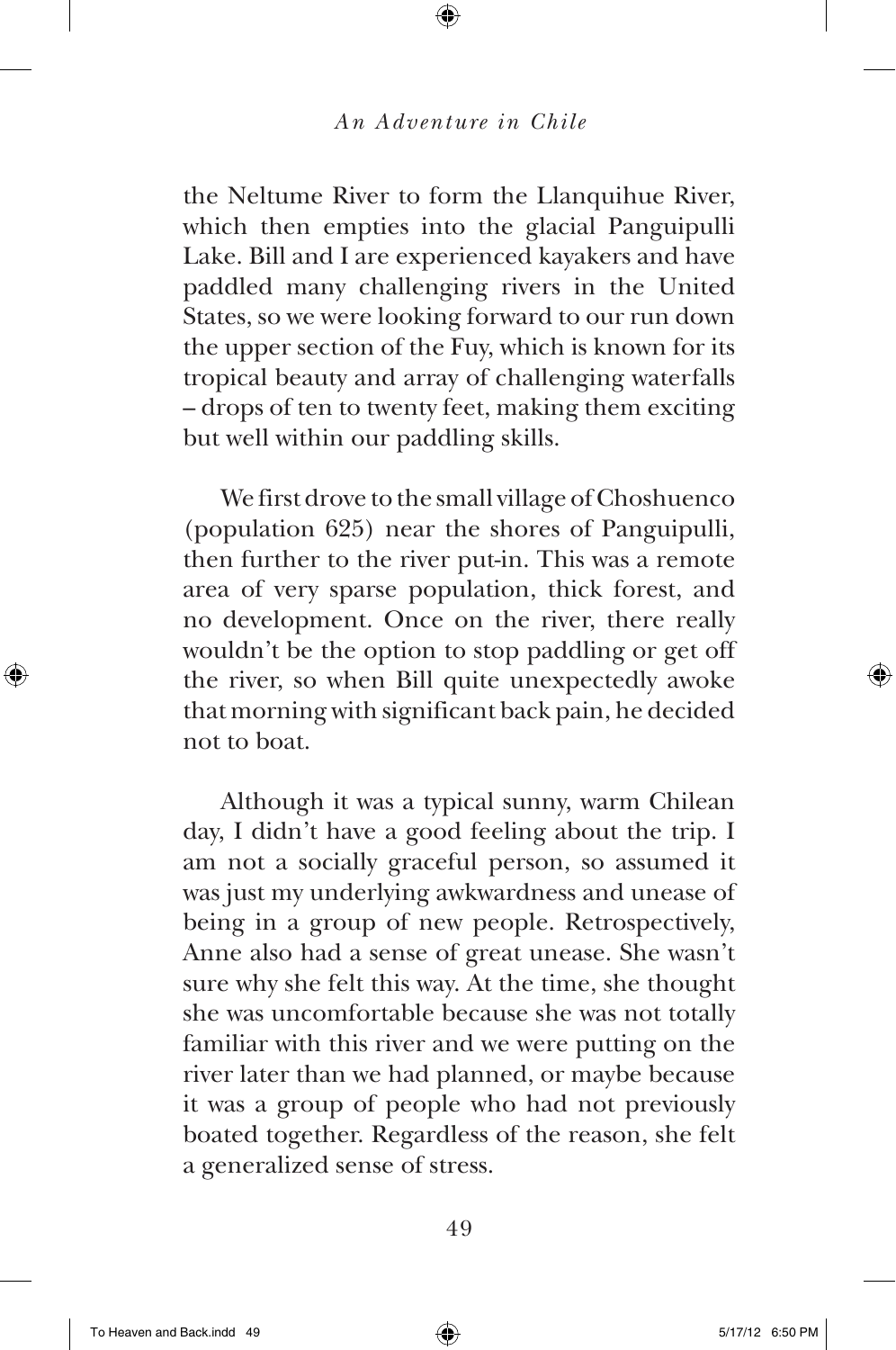Bill dropped us off at the put-in, where we met up with the other Americans, and there were joking comments made about being able to see me easily because I was wearing my husband's bright red drytop instead of a more subdued color of paddling shirt. There was some expected anxiety about the anticipated waterfalls and the possibility of boaters making flat landings, as this can cause a broken back. So there were also comments made to the effect that we would be in good company since I am a spine surgeon. As we put on the river, Chad called out to my husband, "We will bring back your wife, and she won't be an inch shorter" (humorously implying that I wouldn't compress my spine with any flat landings). Bill drove off in the truck, intending to find a sunny spot in which to spend the day reading. He planned to meet us at the take-out later in the day.

As our group started down the river, there didn't seem to be any clear boating order, but I tried to stay away far from one particular boater who seemed to have limited skills, no sense of boundaries, and made me feel very apprehensive. I disregarded my apprehension, as it was a beautiful afternoon and I was excited about the upcoming waterfalls.

We approached the first significant drop not long after putting on the river and stopped in an eddy (an area of slow water that is usually downstream of a rock or next to the shore) to discuss how we should run it. There was a narrower chan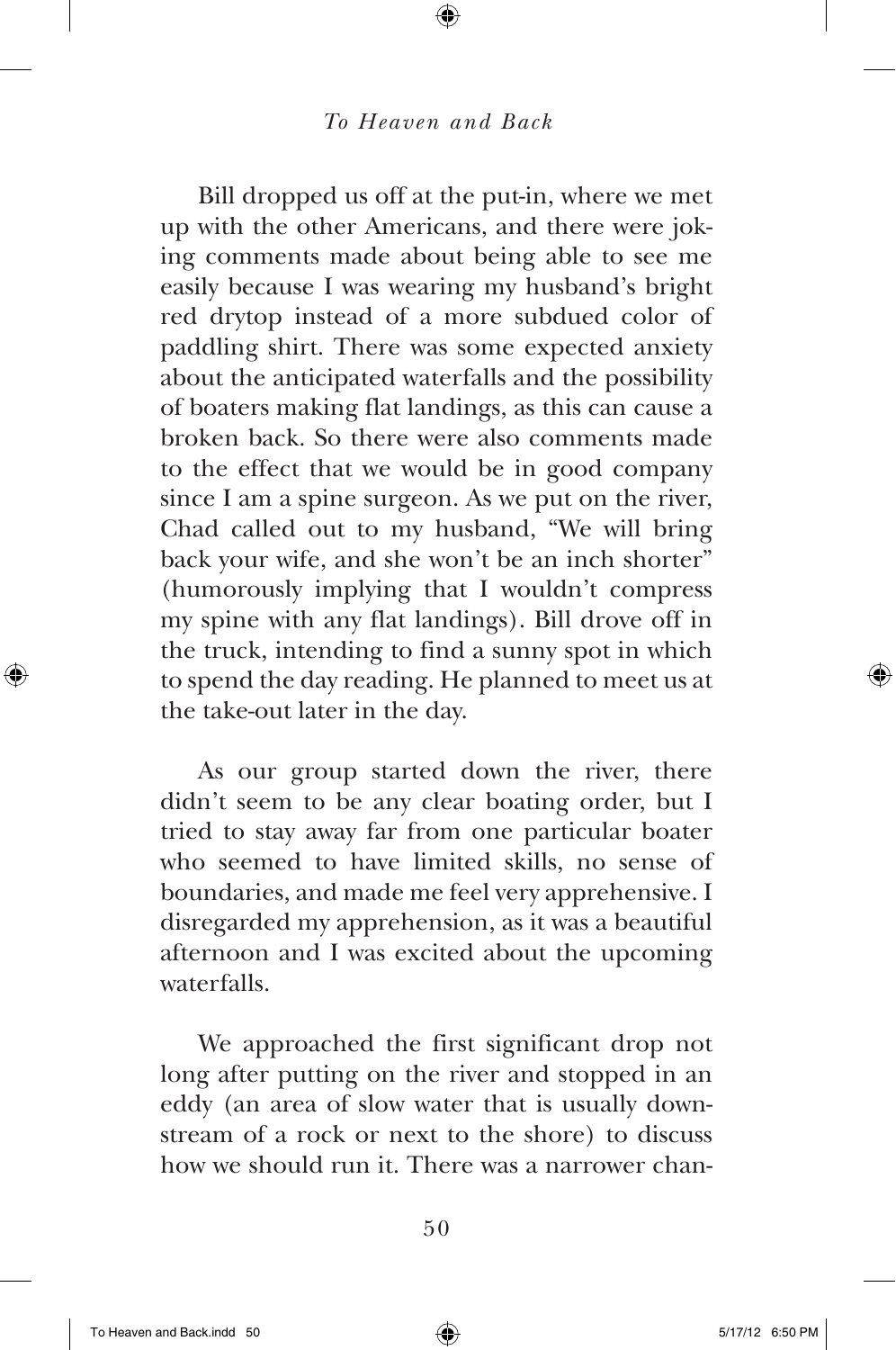nel to the right side of the river and a larger main channel to the left. We decided to run the smaller channel, as it was more predictable and straight forward. The main drop had a tremendous amount of flow, with a steep drop and large hydraulics at its bottom.

Boater number one paddled toward the channel on the river right, but approached with too much angle and her boat became lodged sideways between the two large boulders flanking the drop. Although her boat was stuck, she was able to exit her boat and flush into the pool of calm water below the drop. I had already exited the eddy and was unable to stop my forward progress when I saw her boat blocking our chosen route, so paddled further to the left.

As I paddled forward, the boater who I had been trying to avoid and who had been behind me, washed out of the upper eddy and then bounced ahead of me. She bobbled a bit before going over the main drop backward. Unknown to me, her boat became lodged in the rocks below the turbulence of the main drop. She was able to exit her boat and swim to a rock in the middle of the pool below. I was unaware of her predicament and had few options, so I continued paddling.

As soon as I crested the top of the waterfall, I saw nothing but trouble and knew I was going to have a problem. A big problem. There was a tremendous volume of water flowing through this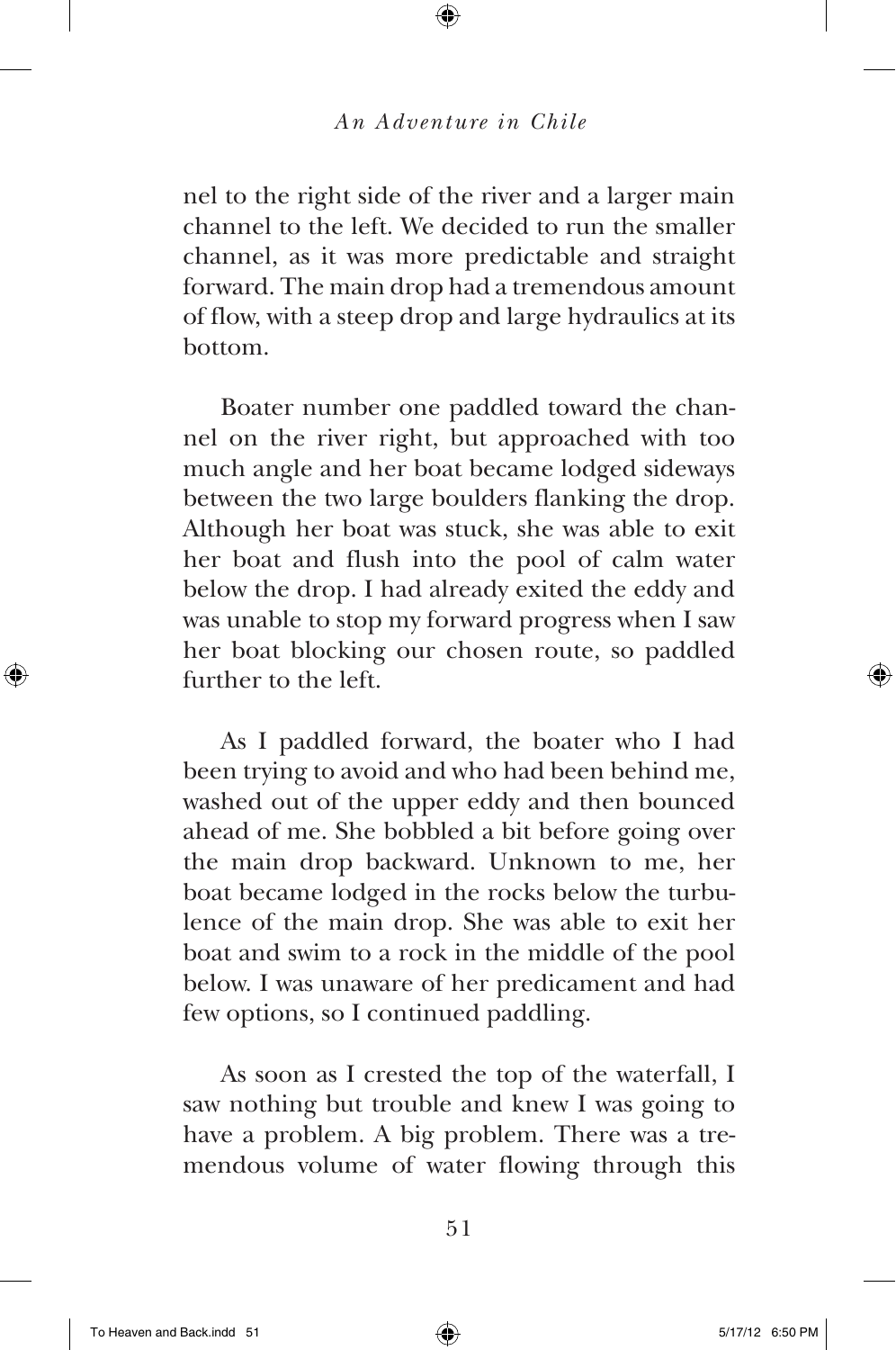channel, causing the water at the bottom to be chaotic and violent. I saw a large hydraulic formed by the churning waves and saw no exit. I took a very deep breath and dropped down the waterfall and into what would become a great adventure.

Despite the volume and power of the falling water, her boat prevented any hope of making a clean exit. As my boat rocketed down, the front dove under the other boat and became pinned between it and the submerged rocks of the waterfall. The water immediately engulfed me, my boat, and the previously pinned boat. I was upright in my boat, but the water was flowing over the top of me. My boat and I were essentially buried under both falling water and the other boat. The force of the water was so great that I felt like a rag doll. My body was forced onto the front deck of my boat, with my arms helplessly being pulled downriver.

Anne paddled into the channel on the right, knocked the broached boat loose, and continued into the pool below. Chad went down the main channel. The water was so deep in this drop that he didn't see or feel anything as he paddled down the drop and right over the two boats (and me) that were submerged at the bottom.

As Chad and Anne entered the pool below, they noted boater number one swimming in the water, and easily located her boat which had been dislodged from the right channel. They were then surprised to see a second swimmer (this was the